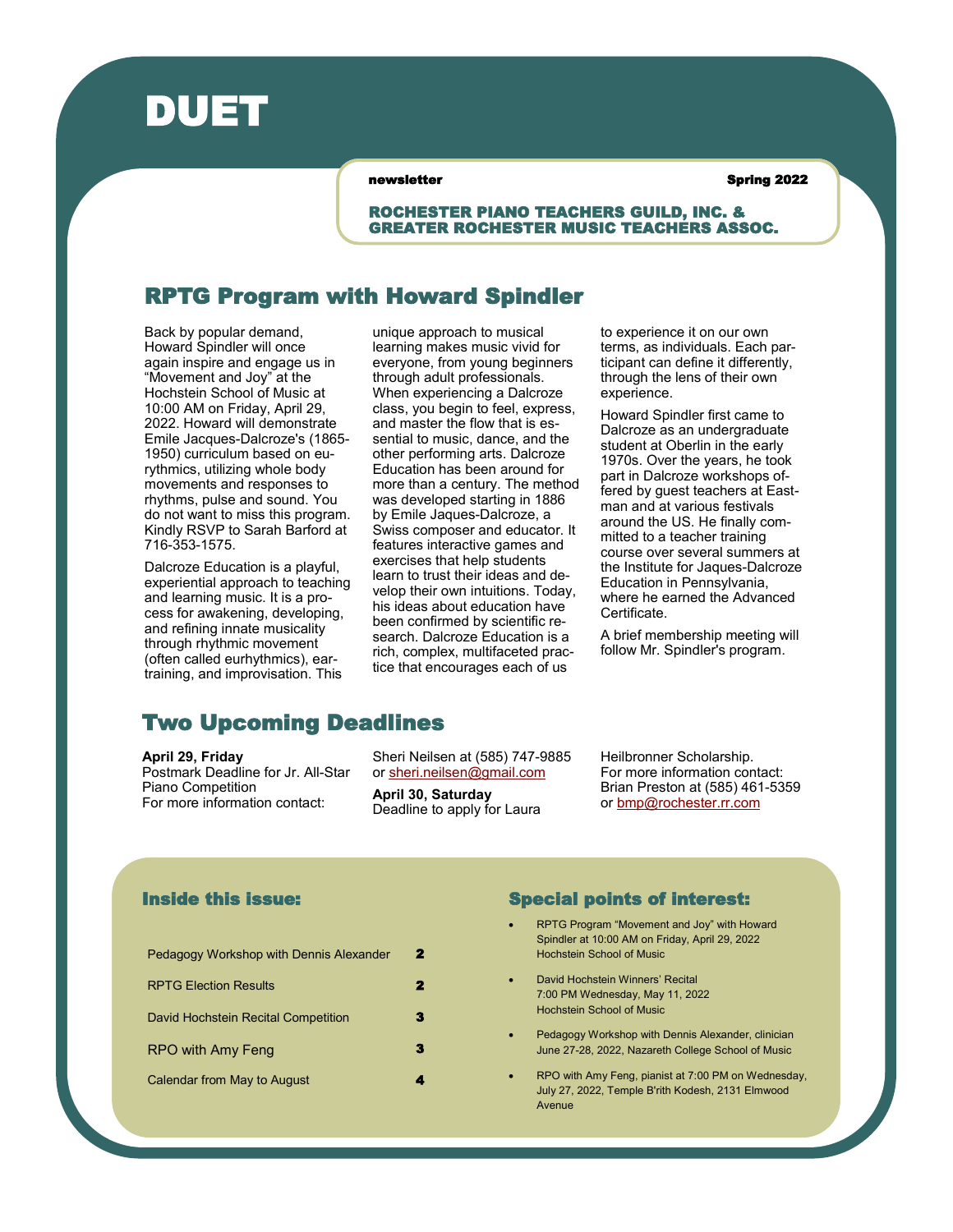

## Pedagogy Workshop with Dennis Alexander

#### **SCHEDULE**

*Monday, June 27*

#### 1:00-2:30 PM **"Why Didn't I Think of That"?**

Over the years, Dennis Alexander has received hundreds of questions from piano teachers at workshops, conventions, and through correspondence. This session will highlight numerous questions that deal with technique, motivation, repertoire, sight reading, rhythm, artistry, memorization, teaching adults, stage fright, and other issues that every teacher must deal with, regardless of the level of the student. Mr. Alexander will share numerous "solutions" to these questions through an interactive power-point presentation that will include input from members of the audience.

2:30-2:50 PM—BREAK 2:50-4:30 PM

#### **"Pedagogical Tips for Teaching "24 Character Preludes" by Dennis Alexander**

Numerous states now include this collection on their syllabi, and this session explores many aspects of technique and interpretation while using the music from these colorful preludes that are

written for the late intermediate to early advanced level student. The preludes are purposely short, and written in romantic, impressionistic, and contemporary styles. This unique presentation gives teachers and students a unique insight into teaching and performing these preludes in all major and minor keys. (A power-point presentation.) 4:30-5:00 PM

**"Question and Answer Session"**

#### *Tuesday, June 28*

9:00-10:45 AM **"Developing Artistry through Color, Choreography, and Characterization"** (this is about an entire morning's session, so we'll take a break, & then continue).\_ This stimulating presentation will cover techniques to help beginning through late-intermediate level students play more artistically and stylistically. Artistic concepts, many music examples, and use of body gestures will be incorporated to give teachers concrete ideas to share with their students. (A power-point presentation) 10:45-11:10 PM—BREAK 11:10-12:00 PM

#### **Continuation of same lecture**

12:00-1:00 PM— LUNCH BREAK 1:00-2:00 PM **"Practical, Purposeful, and Plentiful" – the music of Dennis Alexander** Dennis Alexander has written music for every level, and in this entertaining session, Mr. Alexander will share some of his favorite teaching pieces at each level. Teachers will discover repertoire for festivals, competitions, motivation, "plays easy, sounds hard" --there's something for everybody in this session! 2:00-3:15 PM

**"Breaking Barriers with Teenagers"— Alternative Teaching Strategies to Help Motivate and Inspire!"** This session will focus on ways to motivate, inspire, and keep those intermediate students practicing instead of becoming another sad statistic in the ever growing pool of "I wish I hadn't quit taking piano lessons!" (A powerpoint presentation) 3:15-3:30 PM—BREAK 3:30-4:45 PM **Masterclass with various levels of students** 4:45-5:00 PM **"Question and Answer Session"**



# RPTG Election Results

The slate of officers for 2022-2023 has been duly elected by the RPTG membership. They are as follows: President

**Tasha George-Hinnant**

Vice President **Teddy Carr**

Recording Secretary **Kathie Ross**

Corresponding Secretary **Elier Suárez**

#### Co-treasurers **Stephanie Mercer & Brian Preston.**

Congratulations to these folks—but even more, we thank them for their willingness to serve!

Piano Pedagogy Workshop **with** Dennis Alexander

June 27-28, 2022

Nazareth College School of Music

#### <u>istration lin</u>k

[or copy and paste](https://events.eply.com/PianoPedagogy2022)

[https://](https://events.eply.com/PianoPedagogy2022) [events.eply.com/](https://events.eply.com/PianoPedagogy2022) [PianoPedagogy2022](https://events.eply.com/PianoPedagogy2022)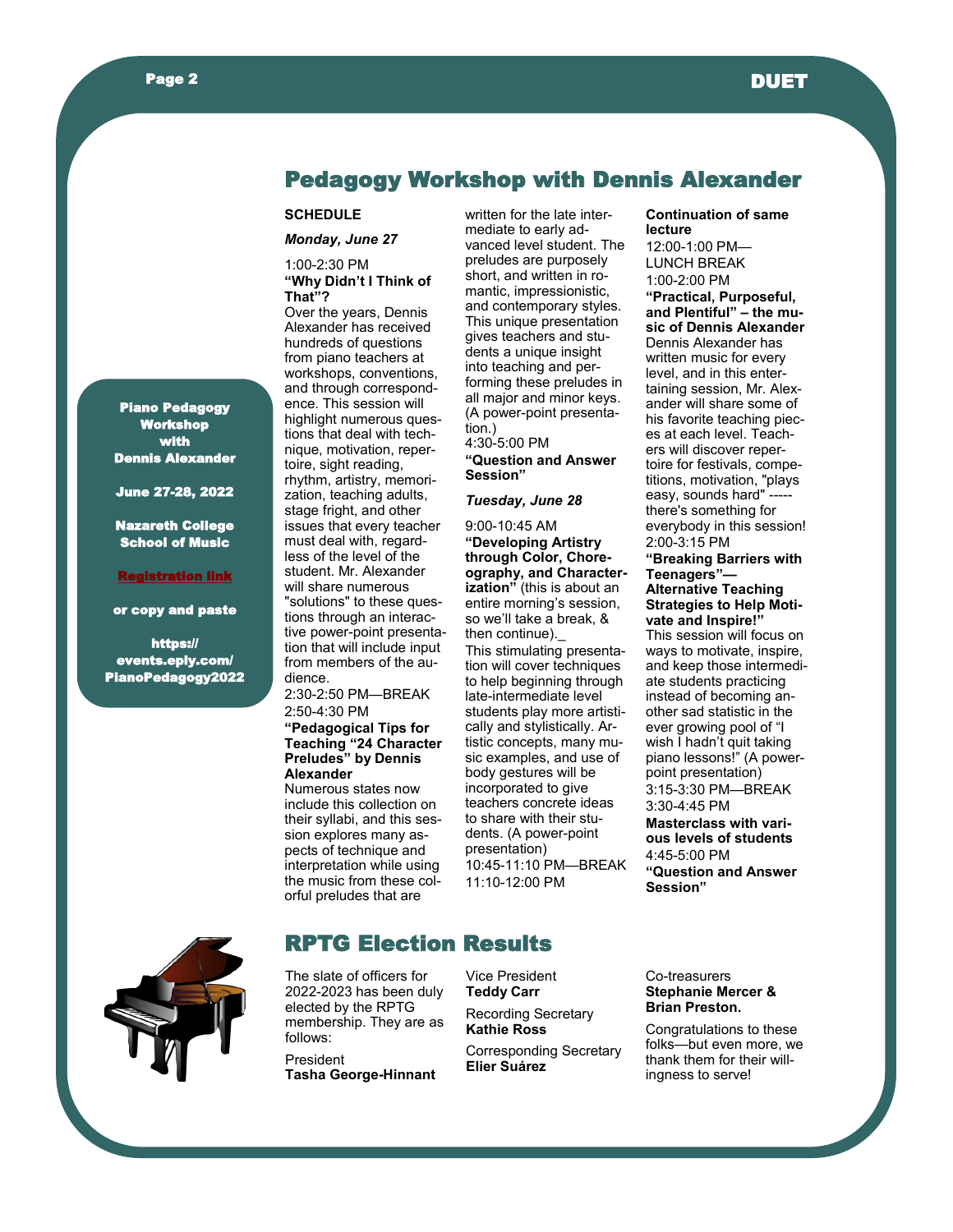

# **2022 David Hochstein Recital Competition**

# **WINNERS IN PIANO**

Maxwell Sun – Winner – Student of Elier Suárez Sean Li – Runner-Up – Student of Joseph Werner Lilah Costanzo – Runner-Up – Student of Brian Preston

# **JUDGES**

Jacob Ertl Elinor Freer Doleen Hood

# **WINNERS' RECITAL**

Wednesday, May 11, 2022 at 7 PM with Michael Ortiz, clarinet Elizabeth Norris, cello Maxwell Sun, piano

# RPO with Amy Feng—2021 Grand Prize YAA Winner

Founded in 1929 to support the education and outreach programs of the Rochester Philharmonic Orchestra (RPO), the Rochester Philharmonic League (RPL) has held and funded its annual Young Artist Auditions for high school musicians since 1955. Forty-six accomplished high school students from the Greater Rochester Area competed for a total of \$5,500 in cash awards and scholarships. Ten cash awards, \$500 for winners and \$200 for runners-up, were offered for female vocalist, male vocalist, strings, piano and instrumental (woodwind, brass, percussion, harp or guitar). The winners and runners-up from the five award cate-

gories then competed for the vocal and instrumental \$1,000 college scholarships.

Grand Prize and Aldridge-Tinker Scholarship for Instrumentalists (\$1000 college scholarship) winner Amy Feng of Pittsford Sutherland High School and student of Elier Suárez was chosen

from among the first prize winners in each category. She will perform the first movement of the Schumann Piano Concerto in A Minor, Op. 54 on Wednesday evening, July 27, 2022 at Temple B'rith Kodesh located on 2131 Elmwood Avenue beginning at 7 o'clock with the Rochester Philharmonic Orchestra.